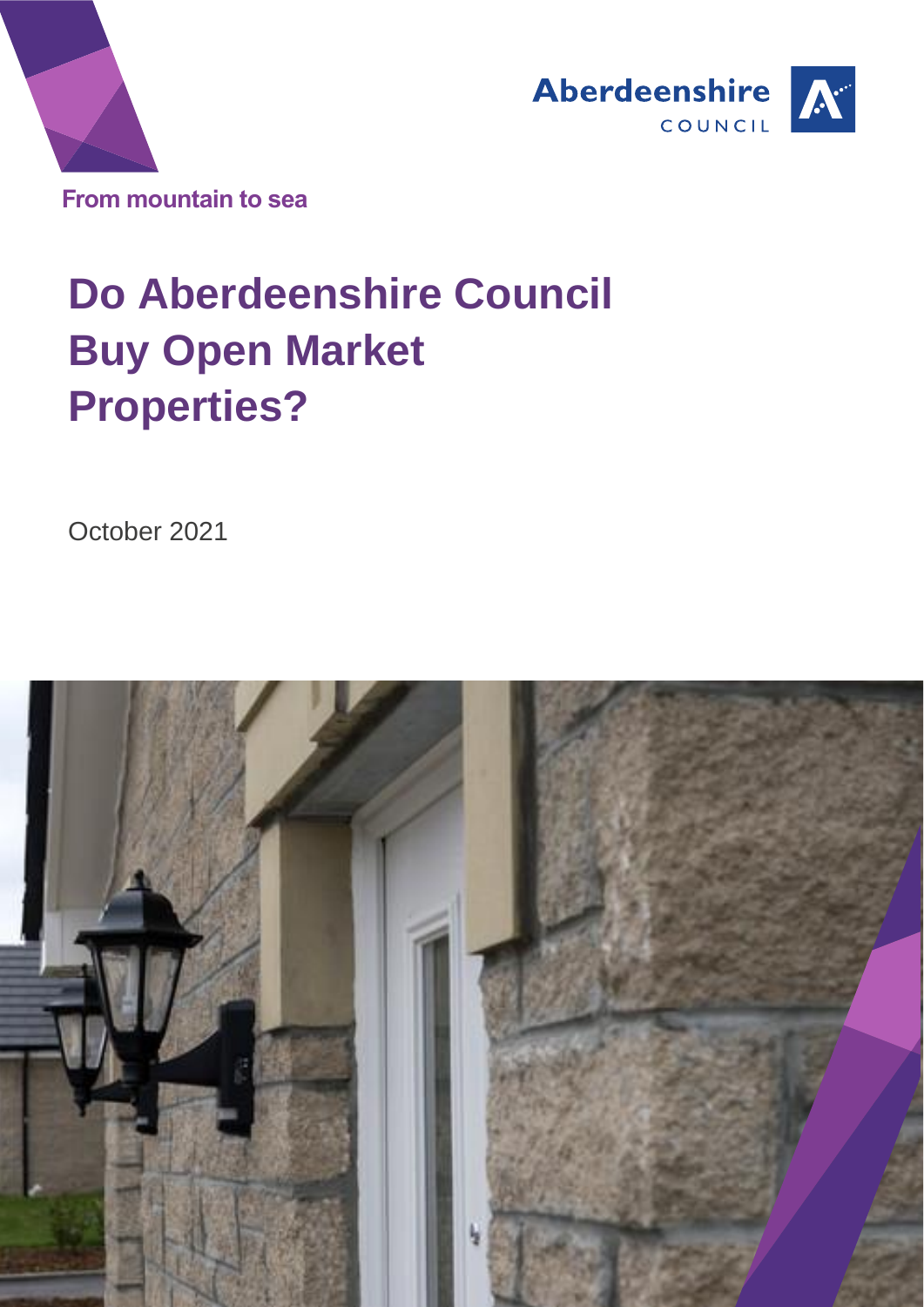# **Do Aberdeenshire Council buy open market properties?**

Aberdeenshire council do on occasion purchase properties from the open market where there is an identified need for a particular property type in that location, where there is funding available and the property represents value for money.

# **What is the criteria?**

There are several reasons why the council might buy a property, these are:

- 1. An identified need for this type and size of property.
- 2. The purchase of the property represents value for money for the Council.
- 3. Where purchase of the property will enable the Council to take complete or majority ownership of the block. This makes communal repairs easier to complete.
- 4. Your property has been adapted for people with particular needs e.g. wheelchair users.
- 5. Properties in areas identified for regeneration.

# **What information will I need to give to the Council?**

#### **If your property is presently being sold on the open market.**

- Details of the Estate Agent selling your property
- A copy of the Home Report
- An Energy Performance Certificate (EPC).

#### **If your property is not presently being sold on the open market.**

- Complete the Owners Property Questionnaire form including providing some photos. A copy of this form can be obtained by emailing [LCHO@aberdeeshire.gov.uk.](mailto:LCHO@aberdeeshire.gov.uk)
- Please note we may ask you to provide an open market valuation or Home Report from a RICS approved chartered surveyor at your own cost. We will advise you if this is required.

### **Does the Council require access to view the property?**

Yes, there are a number of surveys we require to carry out before a decision can be made. The following surveys and safety checks are required:

- 1. Scottish Housing Quality Standards (SHQS).
- 2. Electrical Safety Check.
- 3. Gas Safety Check (if applicable).